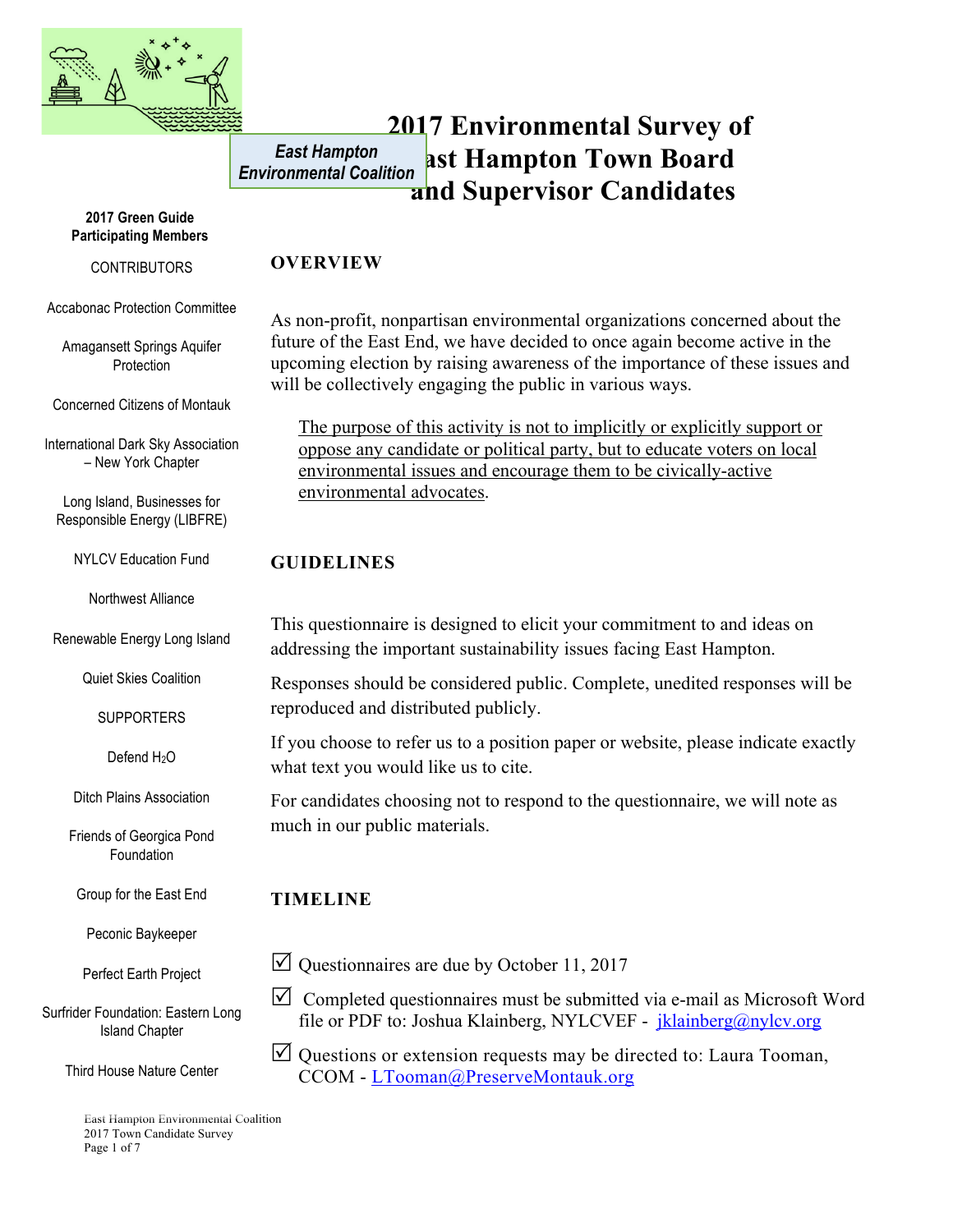## **CONTACT INFORMATION**

Please provide us with the following information:

## Candidate Name: **Kathee Burke-Gonzalez**

### Position Sought: **Councilwoman, East Hampton Town Board**

## **EXPERIENCE, PHILOSPOHY AND RELATIONSHIPS**

1) Please share with us accomplishments or experiences that would indicate your commitment to advancing an environmental agenda for East Hampton. These may be professional or personal.

When I took office in January 2014, I volunteered to be the Town Board liaison to the East Hampton Airport. Many folks thought I was crazy to volunteer to take on an assignment as ambitious as East Hampton Airport in my first year of elected office, but I believed that the Town Board had a public policy responsibility to protect residents from the adverse effects of aircraft noise. As noise from aircraft operations was having a profoundly negative impact on the health and welfare of Town residents and our wildlife and their habitat -- diminishing the quiet enjoyment of our homes and properties and compromising the ability to enjoy the woodlands, beaches, fields, and preserved lands that define our community and sense of place.

In my role as liaison to the Airport, I led a thoughtful process that engaged community members with conflicting interests – the noise affected community, who were seeking meaningful relief from aircraft noise, and the local aviation community, who wanted a safe and properly maintained airport – and brought them together to find common ground on the issues of airport restrictions, capital improvements and finances. Following a very methodical and transparent process, we listened to public comment in a civil and respectful manner during some of the largest public hearings in town history. And went on to adopt three restrictions in April 2015. Although the restrictions were struck down by the Second Circuit Court of Appeals, I am still driven to provide meaningful noise relief to our community.

As liaison to the Human Services Department, I was supportive of their purchasing five electric vehicles for their staff members.

During my tenure on the Town Board I have supported all of the environmental initiatives that have come before the Board.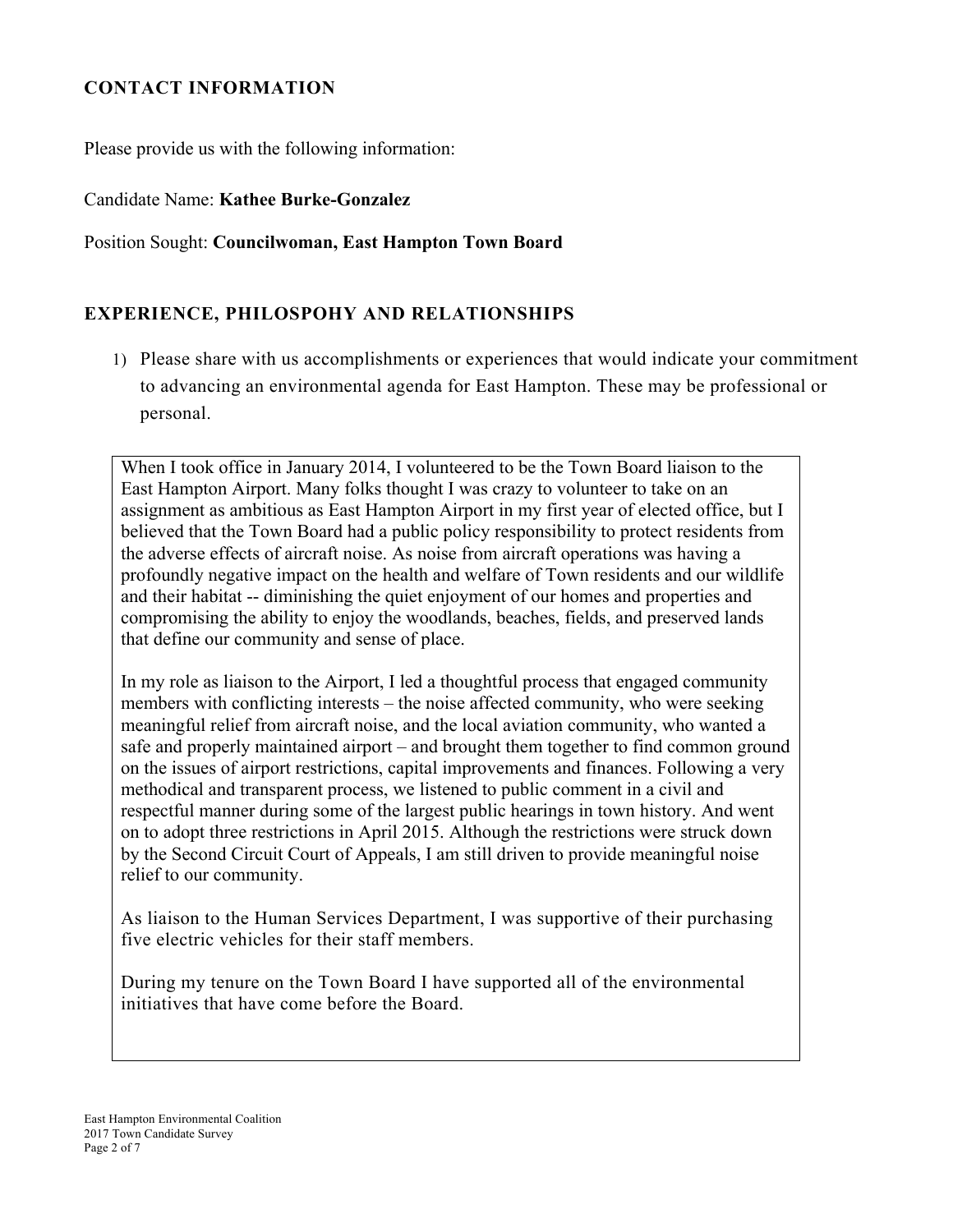2) What do you believe is the role of town government regulation and enforcement in maintaining a natural, sustainable environment? What, if any, changes are the most important?

The Town plays a critical role and makes a significant contribution to the management and protection of our natural resources. We are committed to good science and forward planning to address some of our most pressing issues, such as water quality, coastal erosion and energy sustainability.

Areas the Town needs to focus on include: strategic planning, acquisition and land management of open space including buyouts of threatened properties, septic system upgrades, community wastewater systems, drinking water and surface water testing/ monitoring, individual watershed plans, natural resource restoration plans, shellfish enhancement, and storm water management.

The Town needs to continue to encourage inter-departmental coordination and communication. We also need to lead by example.

Enforcement is critical. In some cases we have community members that are bad actors, while in other cases folks just aren't informed. A more concerted effort of outreach and education is definitely warranted.

3) What resources, experts or opinions will you consult when making decisions that affect East Hampton Town's environmental resources?

My first stop is always Kim Shaw.

We have a wealth of resources to tap into including...

- Town's Natural Resources Department
- Town's Planning Department
- Town's Land Acquisition and Management Department
- Town's Aquaculture Department
- Town advisory committees
- Local and regional environmental organizations
- Knowledgeable and highly informed community members
- Our elected body of Trustees
- Cornell Cooperative Extension
- Stony Brook University
- Recognized experts and their published studies
- US Fish & Wildlife
- NYSDEC
- Suffolk County Department of Health Services

Over the last four years we have demonstrated that members of our community play a valuable role when they are given the opportunity to participate, collaborate and assist in problem solving. Which in turn, leads to more informed decision-making.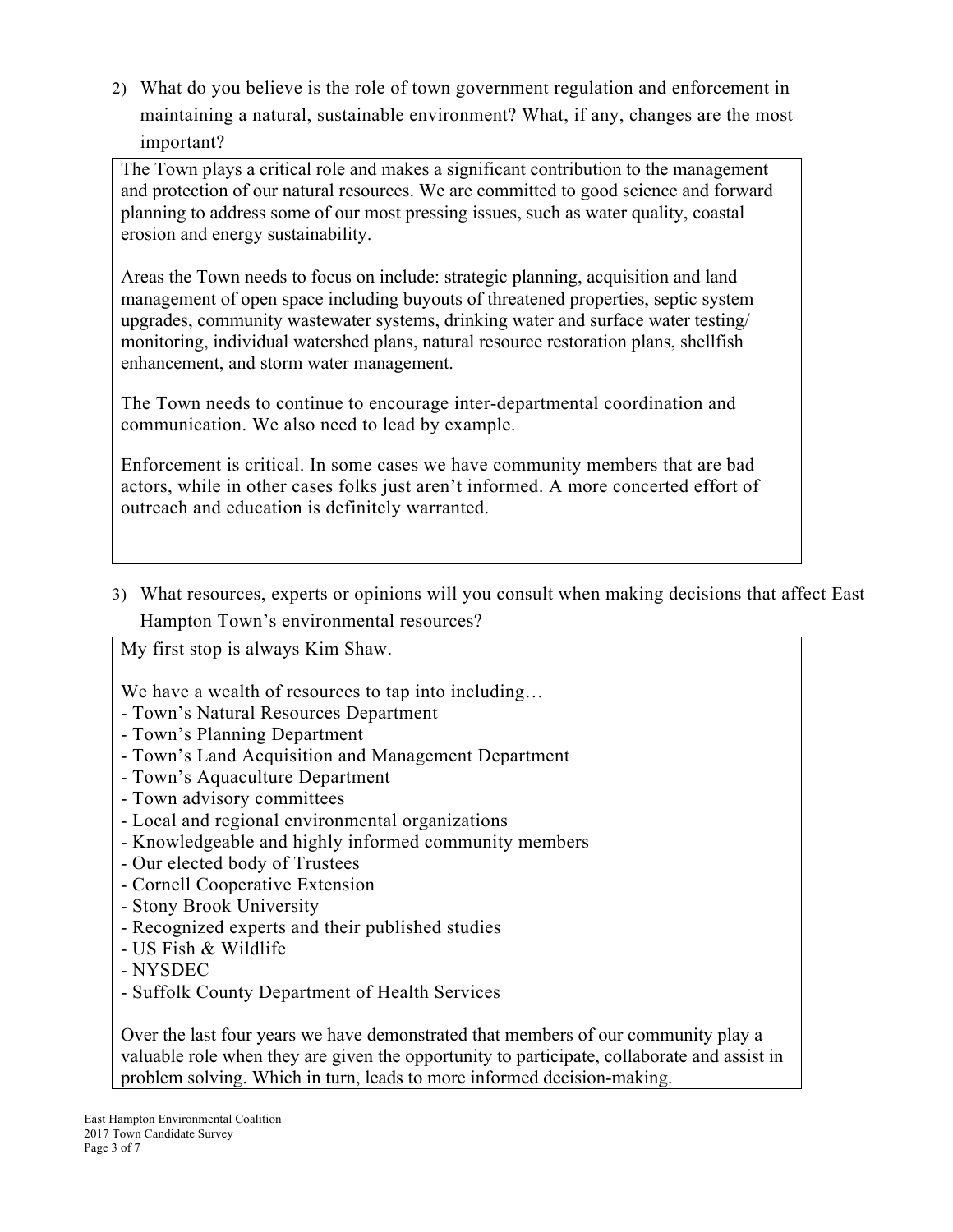# **ISSUE QUESTIONS**

The 2017 East Hampton Green Guide details opportunities and approaches to persistent environmental sustainability challenges facing the town. The following subjects come straight from the agenda where action items of critical importance to the environmental community can be found.

4) On Long Island, our economic prosperity, public health and safety, and quality of life rely upon a clean and sustainable supply of drinking water. Similarly, as an island blessed with bays, harbors, and beaches on every shore, the quality of our surface waters defines our outdoor experience. The consequences of over-development on a small ecosystem have been devastating to not only our groundwater but also our surface waters.

What actions will you take to protect groundwater and surface water?

Our #1 priority is to protect pure drinking water, surface waters and harbors and bays. As we need to ensure the health and vitality of our aquifer and coastal waters that are being threatened by nitrogen, phosphorus, pharmaceuticals, fertilizers, pesticides, and household and industrial chemicals.

Ways forward include:

- Land preservation – The Town Board has been aggressive in acquiring properties along our water bodies. Through our Lake Montauk Outreach we have acquired 30 parcels and through our Springs Outreach we have acquired 38 parcels, with CPF monies to-date.

- In anticipation of the November 2016 CPF Extension/Water Quality referendum and it's eventual passing, the Town has …

1.) Adopted the Water Quality Improvement Plan

2.) Appointed a Water Quality Technical Advisory Committee with 14 members 3.) Adopted legislation calling for septic system upgrades to low nitrogen sanitary systems for new construction/substantial renovation. East Hampton is leading on this as these are the strictest standards in Suffolk County

4.) Adopted a rebate program to incentivize homeowners and businesses to upgrade

- Drinking water and surface water testing/monitoring

- Individual watershed plans such as permeable reactive barriers, micro algae projects and oyster gardens. The Town has received \$650k in grant monies for watersheds in Springs alone, including Pussy's Pond, Accabonac Harbor and Three Mile Harbor.

- Developing a wastewater management plan for Downtown Montauk

- Education and outreach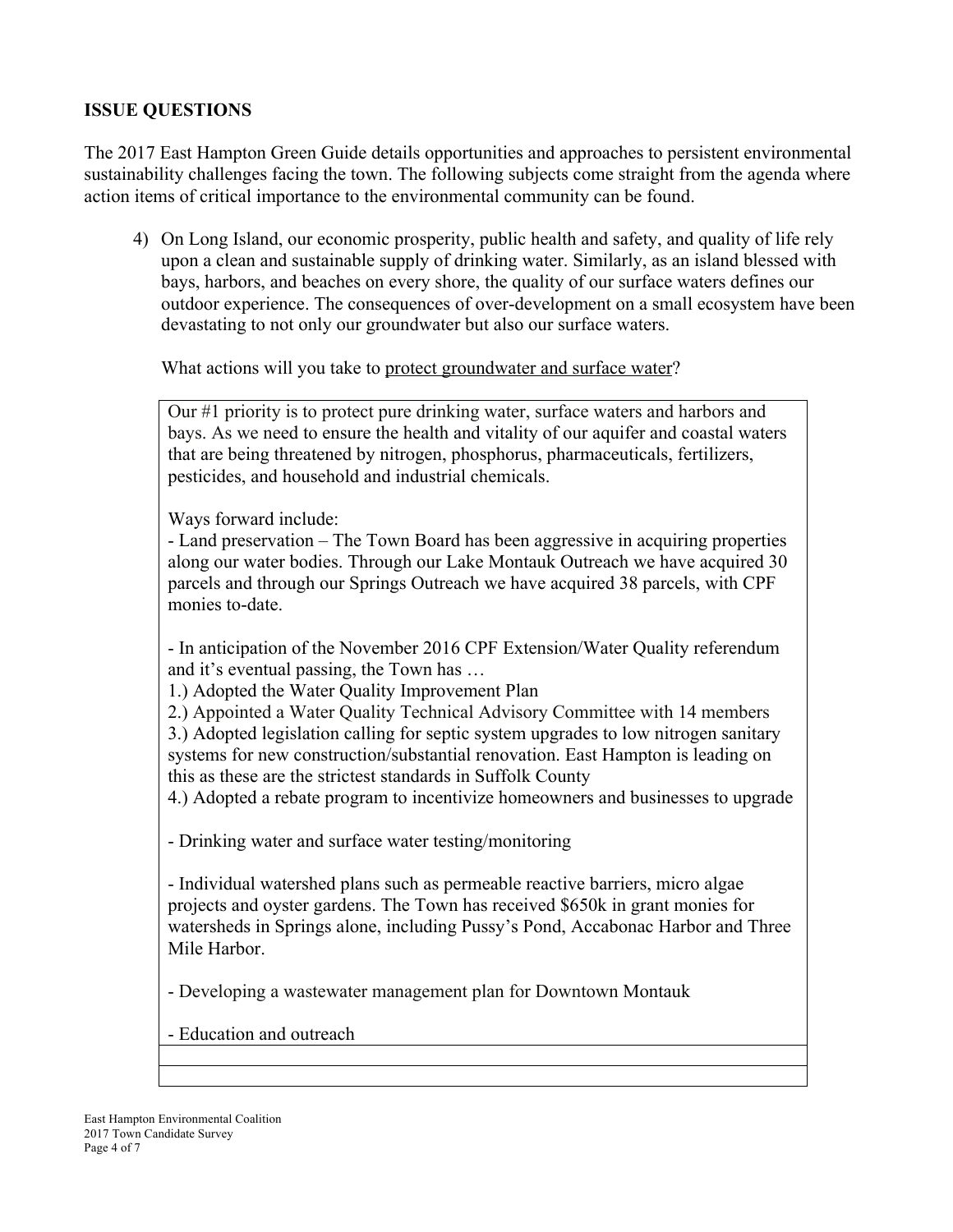5) Beaches, water-based tourism and the most productive fishing port in New York State anchor East Hampton's economy. Erosion, sea level rise, and more frequent catastrophic storms are reshaping East Hampton. A sustainable, thriving community requires protecting natural buffers such as beaches, bluffs and wetlands and upgrading and adapting our infrastructure.

What actions will you take to achieve coastal adaptation and resiliency planning?

Climate change poses a real and increasing threat to our coastal community, which includes 131 miles of coastline. It is critical that we raise awareness of and begin planning for a rising sea level, coastal erosion, a warmer ocean and more extreme and frequent weather events so we can strive towards a sustainable and resilient future for our community.

The Coastal Assessment and Resiliency Plan (CARP) addresses the short- and long-term impacts along our shoreline of erosion and flooding from more frequent storms, long-term erosion trends, climate change and sea-level rise.

Protection strategies to be examined and evaluated include:

- Natural resource restoration
- Land acquisition
- Flood-proofing structures including sanitary systems, power substations, railroad and airport infrastructure
- Elevating or relocating buildings
- Buyouts of threatened properties
- 6) Wetlands, woodlands, grasslands, dunes, fresh water ponds, kettle holes, creeks, bays, and beaches abound in East Hampton, but are becoming increasingly rare nationwide. These ecosystems are not only a major draw for tourism and the area's economy, but are also valuable and vulnerable habitats that provide food, shelter, and breeding grounds for a wide array of creatures. Because of new development, the incursion of invasive species, the use of chemicals for fertilizers, pest and weed control, and increasing stresses of extreme weather and rising water levels, our native flora and fauna are stressed and in decline.

What actions will you take to address habitat stewardship?

I'm in agreement with the action plan that you have specified, including:

- Educating the community about the significance and complexity of healthy habitats and how to best maintain them.

- Assessing how climate change and sea level rise will impact local habitats and species.

- Utilizing CPF monies to maintain the diversity of habitat.
- Enforcing restrictions to protect, preserve, and restore natural habitat.
- Creating a standing panel of expert advisors that Town Board members can rely on to inform them on complex environmental issues. Which is being done now on a more informal basis.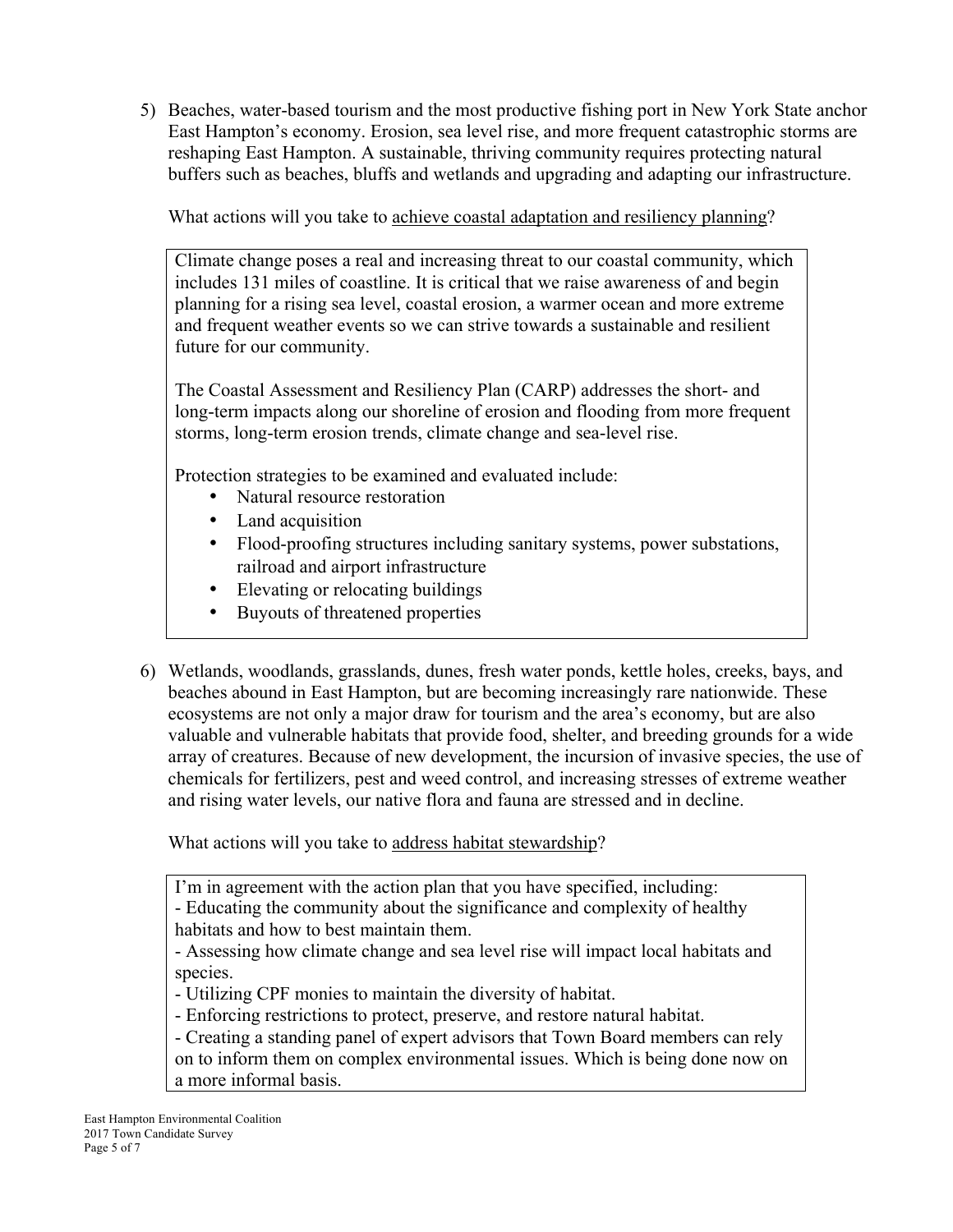7) The State of New York has recognized the urgent need for action to mitigate climate change by dramatically reducing greenhouse gas emissions by 40% by 2030 and 80% by 2050. Additionally, the state has directed electric utilities in the state to provide at least 50% of its electricity supply from renewable energy sources. In recognition of these mandates, the Town of East Hampton, in 2014, adopted a goal to meet 100% of community-wide electricity consumption from renewable sources by 2020 and further set a goal to meet the equivalent energy consumption in all sectors (electric, heat, transportation) 100% from renewable sources by the year 2030. At the same time, our grid is vulnerable to the effects of climate change and from time to time the siting decisions for the generation of power and its distribution have been incompatible with the government's mission to protect public health and safety.

What actions will you take to create a  $21<sup>st</sup>$  century sustainable energy policy and grid?

The Town has been progressive and has demonstrated leadership as it promotes and encourages clean, renewable energy. Moving forward we need to continue to substantially reduce energy consumption through conservation and energy efficiency while significantly increasing the use of renewable energy technologies. Including supporting the construction of the South Fork Wind Farm to ensure operation by 2022 and seeking opportunities for large-scale solar arrays.

8) The Town enacted an outdoor lighting ordinance in 1984 in order to preserve the nocturnal environment, community character, and quality of life from the effects of misdirected, excessive, unnecessary and inefficient outdoor lighting. There have been updates to the code but more are needed. Also the code needs to be fully enforced for new and existing installations and the municipality itself needs to conform to the standards set by the code.

What actions will you take to improve outdoor lighting policies to make our skies darker?

I support working with the Planning Department to continue to revise and update the current 2006 Smart Lighting Code and Planning Board Guidelines to address new technologies and innovations as well as coordinating with the Buildings & Grounds Department to renovate town lighting facilities to improve energy conservation, safety, efficiency, and effectiveness. And we can certainly provide access at night to selected public properties for astronomical observations via the special events permit process.